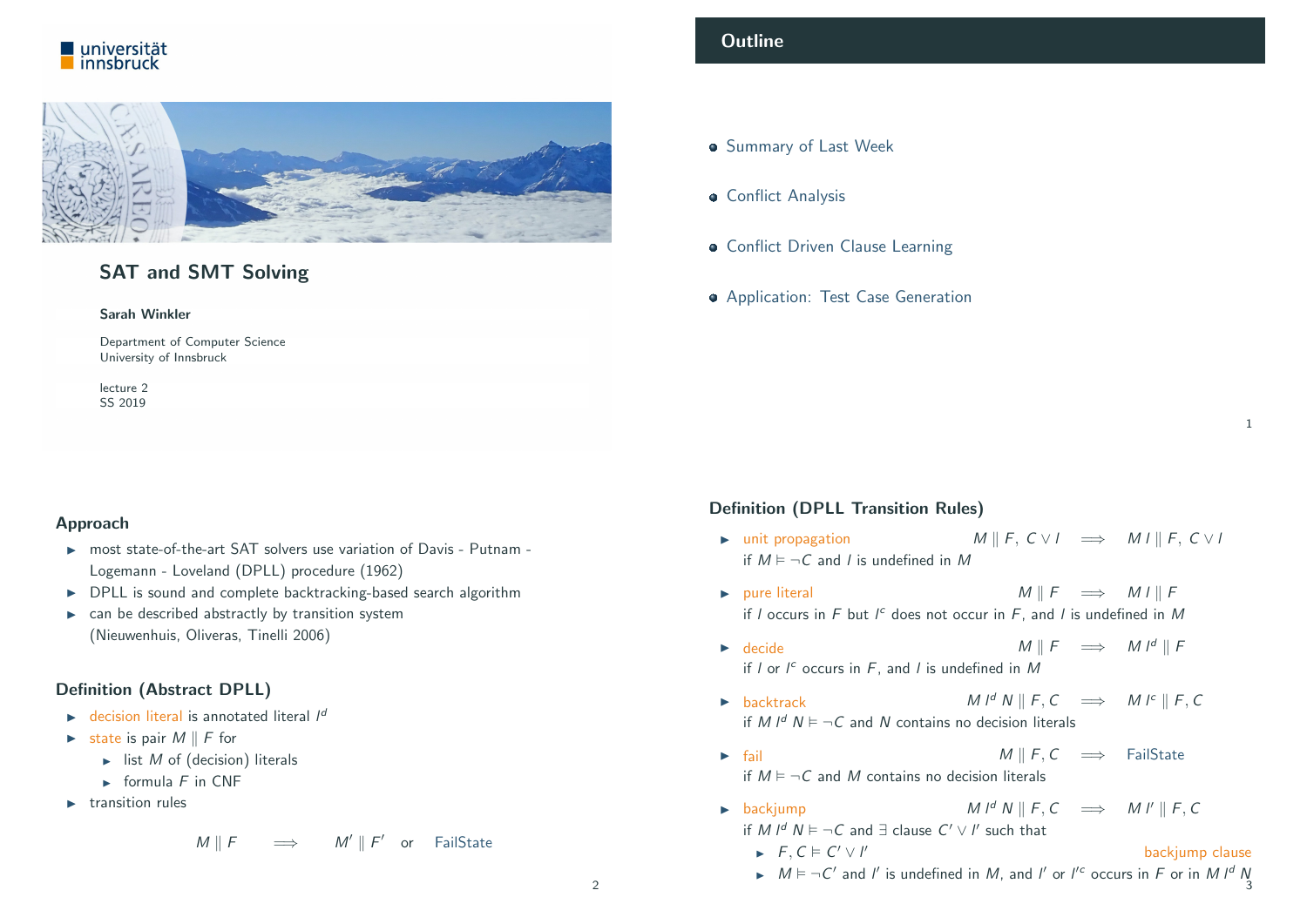### Definition

basic DPLL  $\beta$  consists of unit propagation, decide, fail, and backiump

#### Theorem (Termination)

there are no infinite derivations  $\mathbb{F} \implies_{\mathcal{B}} S_1 \implies_{\mathcal{B}} S_2 \implies_{\mathcal{B}} \dots$ 

# Theorem (Correctness)

for derivation with final state  $S_n$ :

 $\parallel F \rightleftharpoons_{\mathcal{B}} S_1 \rightleftharpoons_{\mathcal{B}} S_2 \rightleftharpoons_{\mathcal{B}} \dots \rightleftharpoons_{\mathcal{B}} S_n$ 

- $\triangleright$  if  $S_n =$  FailState then F is unsatisfiable
- if  $S_n = M \parallel F'$  then F is satisfiable and  $M \vDash F$

#### <span id="page-1-0"></span>**Outline**

- **Summary of Last Week**
- Conflict Analysis
- Conflict Driven Clause Learning
- Application: Test Case Generation

#### Definition

polarity of subformula  $\varphi$  in  $\psi$  is + if number of negations above  $\varphi$  in  $\psi$  is even, and – otherwise

## Example (Efficient Transformations to CNF)

- $\blacktriangleright \varphi = \neg (p \lor q) \lor (p \land (p \lor q))$
- $\blacktriangleright$  use fresh propositional variable for every connective  $a_0$ : ¬ $(p \vee q) \vee (p \wedge (p \vee q))$   $a_1$ : ¬ $(p \vee q)$  $a_2 : p \vee q$   $a_3 : p \wedge (p \vee q)$



- **Figure 1** Tseitin: add clause  $a_0$  plus  $(a_i \leftrightarrow \dots)$  for every subformula  $\varphi \approx a_0 \wedge (a_0 \leftrightarrow a_1 \vee a_3) \wedge (a_1 \leftrightarrow \neg a_2) \wedge (a_2 \leftrightarrow p \vee q) \wedge$  $(a_3 \leftrightarrow p \land a_2)$
- ► Plaisted & Greenbaum:  $(a_i \rightarrow \dots)$  if polarity of  $a_i$  is  $+$  and  $(a_i \leftarrow \dots)$  if  $-$

$$
\varphi \approx \quad a_0 \wedge (a_0 \rightarrow a_1 \vee a_3) \wedge (a_1 \rightarrow \neg a_2) \wedge (a_2 \leftarrow p \vee q) \wedge (a_3 \rightarrow p \wedge a_4) \wedge (a_4 \rightarrow p \vee q)
$$

replace  $\leftrightarrow$  and  $\rightarrow$  by 2 or 3 clauses each

#### Backjump: Idea

4

6

- **►** backjump clause  $C' \vee I'$  is entailed by formula (magically detected)
- P prefix M of current literal list entails  $\neg C'$

#### Backjump to Definition

 $\blacktriangleright$   $F, C \models C' \vee C$ 

- ► backjump  $M \not\parallel K, C \implies M \not\parallel F, C$ 
	- if M  $I^d$   $N \vDash \neg C$  and  $\exists$  clause  $C' \vee I'$  such that
		- backjump clause
	- If  $M \models \neg C'$  and l' is undefined in M, and l' or l'<sup>c</sup> occurs in F or in M l<sup>d</sup> N

#### Example

$$
\underbrace{1^d}_{\mathcal{M}} \underbrace{2}_{\stackrel{\text{def}}{\Longrightarrow}} \underbrace{3^d}_{\stackrel{\text{def}}{\Longrightarrow}} \underbrace{4^d}_{\stackrel{\text{def}}{\Longrightarrow}} \parallel \overline{1} \vee 2, \overline{1} \vee \overline{3} \vee 4 \vee 5, \overline{2} \vee \overline{4} \vee \overline{5}, 4 \vee \overline{5}, \overline{4} \vee 5, \overline{1} \vee \overline{5} \vee 6, \overline{2} \vee \overline{5} \vee \overline{6}
$$
\n
$$
\underbrace{M = 1^d}_{\stackrel{\text{def}}{\Longrightarrow}} \frac{1^d \underbrace{M}_{\stackrel{\text{def}}{\Longrightarrow}} \overline{5} \parallel \overline{1} \vee 2, \overline{1} \vee 3 \vee 4 \vee 5, 2 \vee 4 \vee 5, \overline{4} \vee 5, \overline{4} \vee 5, 4 \vee 5, \overline{1} \vee 5 \vee 6, 2 \vee 5 \vee 6
$$
\n
$$
\mathcal{M} = 1^d \cdot 2 \qquad I = 3 \qquad \mathcal{N} = 4^d \cdot \overline{5} \qquad C = \overline{4} \vee 5 \qquad C' = \overline{1} \qquad I' = \overline{5}
$$

- $\blacktriangleright$  1<sup>d</sup> 2 3<sup>d</sup> 4<sup>d</sup>  $\overline{5}$   $\models \neg (\overline{4} \vee 5)$
- **►** backjump clause  $C' \vee l' = \overline{1} \vee \overline{5}$  satisfies  $F, C \models C' \vee l'$
- $\blacktriangleright$  1<sup>d</sup> 2  $\blacktriangleright$  1, and 5 is undefined in 1<sup>d</sup> 2 but occurs in F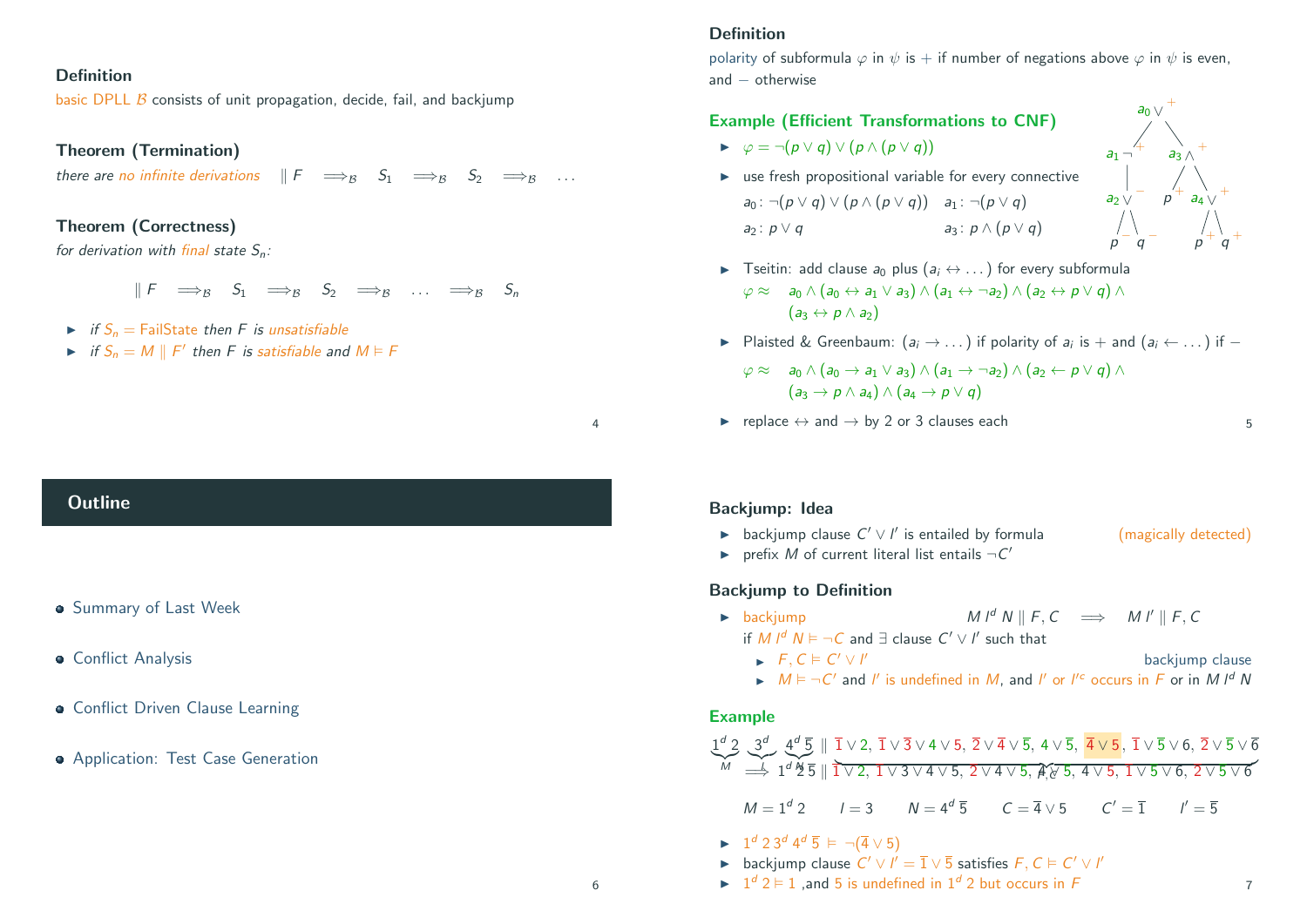- **Summary of Last Week**
- **Conflict Analysis**
- **Conflict Driven Clause Learning**
- Application: Test Case Generation

### Desirable Properties of Backjump Clauses

- $\blacktriangleright$  small
- $\blacktriangleright$  should trigger progress

### How to Determine Backjump Clauses?

- $\blacktriangleright$  implication graph
- $\blacktriangleright$  resolution

# Example: Implication Graph

# $\varphi = (\overline{1} \vee \overline{2}) \wedge (\overline{1} \vee 2 \vee \overline{3}) \wedge (\overline{1} \vee 3 \vee 4) \wedge (\overline{4} \vee \overline{5} \vee \overline{6}) \wedge (\overline{5} \vee 6 \vee 7) \wedge$  $({\overline{7}} \vee 8 \vee {\overline{9}} \vee 10) \wedge ({\overline{10}} \vee {\overline{11}}) \wedge ({\overline{10}} \vee 12) \wedge ({\overline{12}} \vee {\overline{13}}) \wedge (6 \vee 11 \vee 13)$



| level          | literal                           | reason                                             |
|----------------|-----------------------------------|----------------------------------------------------|
| 1              | $\mathbf{1}$                      | decision                                           |
|                | $rac{\overline{2}}{\overline{3}}$ | $\overline{1}\vee\overline{2}$                     |
|                |                                   | $\overline{1} \vee 2 \vee \overline{3}$            |
|                | $\overline{4}$                    | $\overline{1} \vee 3 \vee 4$                       |
| $\overline{2}$ | 5                                 | decision                                           |
|                | $\overline{6}$                    | $\overline{4} \vee \overline{5} \vee \overline{6}$ |
|                | $\overline{7}$                    | $\overline{5} \vee 6 \vee 7$                       |
| 3              | $\overline{\overline{8}}$         | decision                                           |
| $\overline{4}$ | 9                                 | decision                                           |
|                | 10                                | $\overline{7} \vee 8 \vee \overline{9} \vee 10$    |
|                | $\overline{11}$                   | $\overline{10} \vee \overline{11}$                 |
|                | 12                                | $\overline{10} \vee 12$                            |
|                | $\overline{13}$                   | $\overline{12} \vee \overline{13}$                 |
|                |                                   | next                                               |

# What to Learn from That?

#### **Definitions**

8

10

- $\triangleright$  cut of implication graph has at least all decision literals on the left, and at least the conflict node on the right
- iteral *l* in implication graph is unique implication point (UIP) if all paths from last decision literal to conflict node go through /
- $\triangleright$  first UIP is UIP closest to conflict node

### Key Observations

- ► if  $l_1 \to l'_1, \ldots, l_k \to l'_k$  are cut edges then  $l_1^c \vee \cdots \vee l_k^c$  is entailed clause
- $\blacktriangleright$  last decision literal is UIP

#### Example

- $\overline{1} \vee \overline{5} \vee 8 \vee \overline{9}$
- I 6 ∨ 11 ∨ 13
- $\blacktriangleright$  6  $\vee$  10
- $\blacktriangleright$  6  $\vee$  7  $\vee$  8  $\vee$  9
- $\blacktriangleright$  UIPs are 9 and 10
	- $\ddot{a}$  in First U.S.

9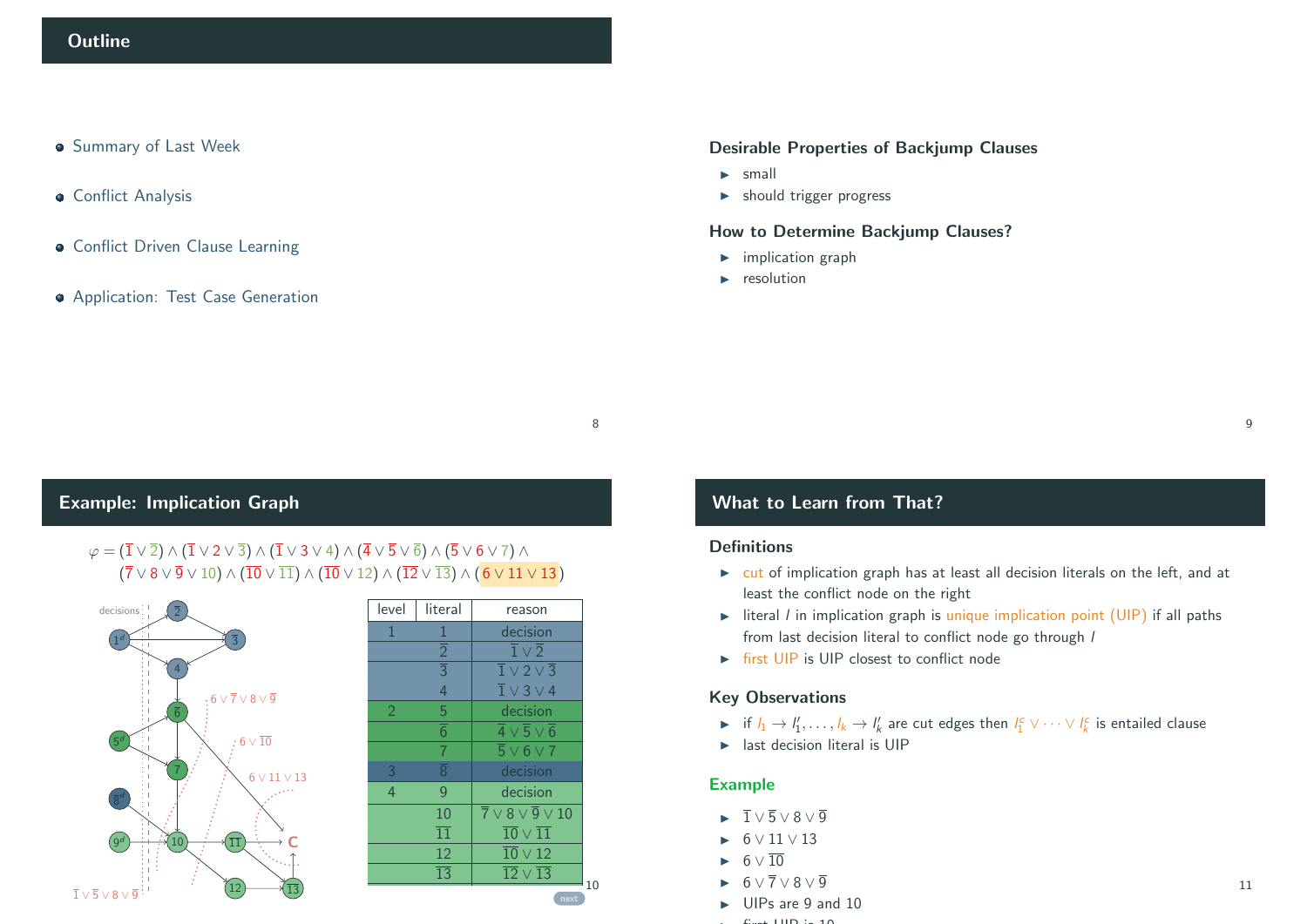# Definition (Implication Graph)

Consider DPLL derivation to  $\parallel F \implies_B^* M \parallel F$ .

Implication graph is a directed acyclic graph constructed as follows:

- $\blacktriangleright$  add node labelled *l* for every decision literal *l* in *M*
- $\blacktriangleright$  repeat until there is no change:
	- if ∃ clause  $l_1 \vee \ldots l_m \vee l'$  in F such that there are already nodes  $l_1^c, \ldots, l_m^c$
	- $\blacktriangleright$  add node  $I'$  if not yet present
	- **add edges**  $I_i^c \rightarrow I'$  for all  $1 \leq i \leq m$  if not yet present
- **►** if  $\exists$  clause  $l'_1 \vee \cdots \vee l'_k$  in F such that there are nodes  $l''_1$ <sup>c</sup>, ...,  $l'^c_k$ 
	- $\rightarrow$  add conflict node labeled  $C$
	- ► add edges  $I_i^{\prime c} \rightarrow C$

# Lemma

if edges intersected by cut are  $l_1 \to l'_1, \ldots, l_k \to l'_k$  then  $F \models l_1^c \vee \cdots \vee l_k^c$ 

12

potential backjump clause

# <span id="page-3-0"></span>How to Derive Backjump Clause by Resolution

- $\triangleright$  let  $C_0$  be the conflict clause
- In let *l* be last assigned literal such that  $I^c$  is in  $C_0$
- $\triangleright$  while *l* is no decision literal:
	- $\triangleright$   $C_{i+1}$  is resolvent of  $C_i$  and clause D that led to assignment of l
	- let *l* be last assigned literal such that  $I^c$  is in  $C_{i+1}$

# **Observation**

every  $C_i$  corresponds to cut in implication graph

# Example

- $\triangleright$   $C_0 = 6 \vee 11 \vee 13$   $6 \vee 11 \vee 13$   $\overline{12} \vee \overline{13}$
- $\triangleright$  C<sub>1</sub> = 6 ∨ 11 ∨  $\overline{12}$  $6 \vee 11 \vee \overline{12}$   $\qquad \qquad \overline{10} \vee \overline{12}$
- $C_2 = 6 \vee 11 \vee 10$
- $C_3 = 6 \vee \overline{10}$
- $\blacktriangleright$   $C_4 = 6 \vee \overline{7} \vee 8 \vee \overline{9}$

# Resolution

### Remarks

- $\triangleright$  keeping track of implication graph is too expensive in practice
- $\triangleright$  compute clauses associated with cuts by resolution instead

# Definition (Resolution)

$$
\frac{C \vee I \qquad C' \vee \neg I}{C \vee C'}
$$

(assuming literals in clauses can be reordered)

## Example

$$
\frac{6\vee 11\vee 13 \qquad \overline{12}\vee \overline{13}}{6\vee 11\vee \overline{12}}
$$

13

# **Observations**

- $\rightarrow$  adding backjump clause to formula helps to prune search space (learning)
- $\triangleright$  if progress is too slow according to some measure, restart procedure: due to learned clauses heuristics will lead to different proof search

# Definition (DPLL with Learning and Restarts)

DPLL with learning and restarts  $R$  extends system  $B$  by following three rules:

- $\triangleright$  learn M ||  $F \implies M \parallel F$ , C if  $F \models C$  and all atoms of C occur in M or F
- $\triangleright$  forget M || F, C  $\implies$  M || F if  $F \models C$
- $\triangleright$  restart M || F  $\implies$  || F

6 ∨ 10 7 ∨ 8 ∨ 9 ∨ 10